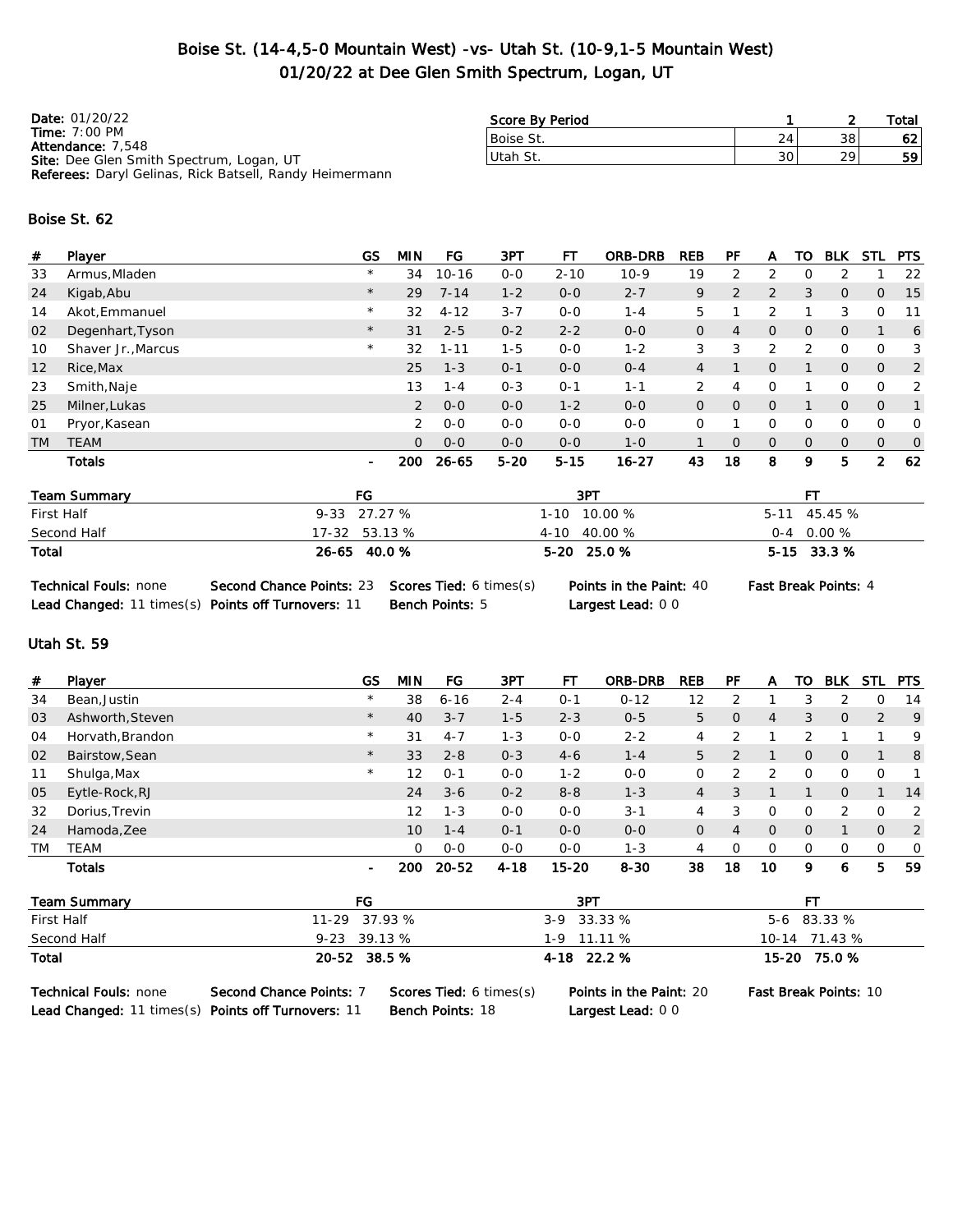# 1st Half Play By Play

| <b>VISITORS: Boise St.</b>                  | Time                                |         |                | Score Margin HOME TEAM: Utah St.                       |
|---------------------------------------------|-------------------------------------|---------|----------------|--------------------------------------------------------|
|                                             | 19:37                               |         |                | MISS JUMPER by BAIRSTOW, SEAN(in the paint)            |
| REBOUND DEF by ARMUS, MLADEN                | $\sim$ $\sim$                       |         |                |                                                        |
| MISS LAYUP by ARMUS, MLADEN(in the paint)   | 19:14                               |         |                |                                                        |
|                                             | $\overline{\phantom{a}}$ .          |         |                | REBOUND DEF by BEAN, JUSTIN                            |
|                                             | 19:07                               | $0 - 2$ | H <sub>2</sub> | GOOD JUMPER by ASHWORTH, STEVEN (fastbreak) (in the    |
|                                             |                                     |         |                | paint)<br>ASSIST by BEAN, JUSTIN                       |
| MISS JUMPER by KIGAB, ABU (in the paint)    | 18:45                               |         |                |                                                        |
|                                             |                                     |         |                | REBOUND DEF by BEAN, JUSTIN                            |
|                                             | 18:18                               |         |                | MISS LAYUP by HORVATH, BRANDON (in the paint)          |
| REBOUND DEF by ARMUS, MLADEN                |                                     |         |                |                                                        |
| MISS 3PTR by AKOT, EMMANUEL                 | 18:04                               |         |                |                                                        |
| REBOUND OFF by ARMUS, MLADEN                | $\overline{\phantom{a}}$            |         |                |                                                        |
|                                             | 18:02                               |         |                | FOUL by SHULGA, MAX                                    |
| GOOD JUMPER by ARMUS, MLADEN (in the paint) | 17:49                               | $2 - 2$ |                |                                                        |
|                                             | 17:49                               |         |                | FOUL by BEAN, JUSTIN                                   |
| GOOD FT by ARMUS, MLADEN                    | 17:49                               | $3 - 2$ | V <sub>1</sub> |                                                        |
|                                             | 17:34                               |         |                | MISS JUMPER by BAIRSTOW, SEAN                          |
|                                             | $\overline{\phantom{a}}$ .          |         |                | REBOUND OFF by TEAM                                    |
| FOUL by KIGAB, ABU                          | 17:32                               |         |                |                                                        |
|                                             | 17:16                               |         |                | MISS JUMPER by BEAN, JUSTIN                            |
| REBOUND DEF by KIGAB, ABU                   | $\sim$ $-$                          |         |                |                                                        |
| GOOD JUMPER by KIGAB, ABU (in the paint)    | 17:03                               | $5 - 2$ | V <sub>3</sub> |                                                        |
|                                             | 16:53                               |         |                | TURNOVER by HORVATH, BRANDON                           |
| MISS JUMPER by SHAVER JR., MARCUS           | 16:40                               |         |                |                                                        |
| REBOUND OFF by KIGAB, ABU                   | $\sim$ $-$                          |         |                |                                                        |
| GOOD LAYUP by KIGAB, ABU (in the paint)     | 16:30                               | $7 - 2$ | V <sub>5</sub> |                                                        |
| FOUL by SHAVER JR., MARCUS                  | 16:03                               |         |                |                                                        |
|                                             | 16:03                               |         |                | MISS FT by SHULGA, MAX                                 |
|                                             | $\sim$ $-$                          |         |                | REBOUND DEADB by TEAM                                  |
| SUB OUT by AKOT, EMMANUEL                   | 16:03                               |         |                |                                                        |
| SUB IN by RICE, MAX                         | 16:03                               |         |                |                                                        |
|                                             | 16:03                               | $7 - 3$ | $V_4$          | GOOD FT by SHULGA, MAX                                 |
| TURNOVER by SHAVER JR., MARCUS              | 15:38                               |         |                |                                                        |
|                                             | 15:38                               |         |                | STEAL by ASHWORTH, STEVEN                              |
|                                             | 15:33                               | $7 - 5$ | V <sub>2</sub> | GOOD JUMPER by BEAN, JUSTIN (fastbreak) (in the paint) |
|                                             | $\overline{\phantom{a}}$ .          |         |                | ASSIST by SHULGA, MAX                                  |
| MISS JUMPER by ARMUS, MLADEN (in the paint) | 15:17                               |         |                |                                                        |
|                                             |                                     |         |                | REBOUND DEF by BEAN, JUSTIN                            |
|                                             | 15:09                               |         |                | MISS JUMPER by BEAN, JUSTIN (in the paint)             |
| REBOUND DEF by KIGAB, ABU                   | $\overline{\phantom{a}}$ .          |         |                |                                                        |
| MISS JUMPER by SHAVER JR., MARCUS           | 14:55                               |         |                |                                                        |
|                                             | $\overline{\phantom{a}}$            |         |                | REBOUND DEF by BEAN, JUSTIN                            |
|                                             | 14:44                               | $7 - 8$ | H 1            | GOOD 3PTR by BEAN, JUSTIN                              |
|                                             | $- -$                               |         |                | ASSIST by ASHWORTH, STEVEN                             |
| MISS LAYUP by ARMUS, MLADEN (in the paint)  | 14:19                               |         |                |                                                        |
|                                             | $\overline{\phantom{a}}$ .          |         |                | REBOUND DEF by BEAN, JUSTIN                            |
|                                             | 14:09                               |         |                | MISS 3PTR by ASHWORTH, STEVEN                          |
| REBOUND DEF by SHAVER JR., MARCUS           | $\overline{\phantom{a}}$ .<br>14:02 |         |                |                                                        |
| TIMEOUT MEDIA by TEAM                       | 14:02                               |         |                | FOUL by SHULGA, MAX                                    |
|                                             | 14:02                               |         |                | SUB OUT by BAIRSTOW, SEAN                              |
|                                             | 14:02                               |         |                | SUB OUT by SHULGA, MAX                                 |
|                                             | 14:02                               |         |                | SUB IN by EYTLE-ROCK, RJ                               |
|                                             | 14:02                               |         |                | SUB IN by HAMODA, ZEE                                  |
| SUB OUT by DEGENHART, TYSON                 | 14:02                               |         |                |                                                        |
| SUB OUT by KIGAB, ABU                       | 14:02                               |         |                |                                                        |
| SUB OUT by ARMUS, MLADEN                    | 14:02                               |         |                |                                                        |
| SUB IN by AKOT, EMMANUEL                    | 14:02                               |         |                |                                                        |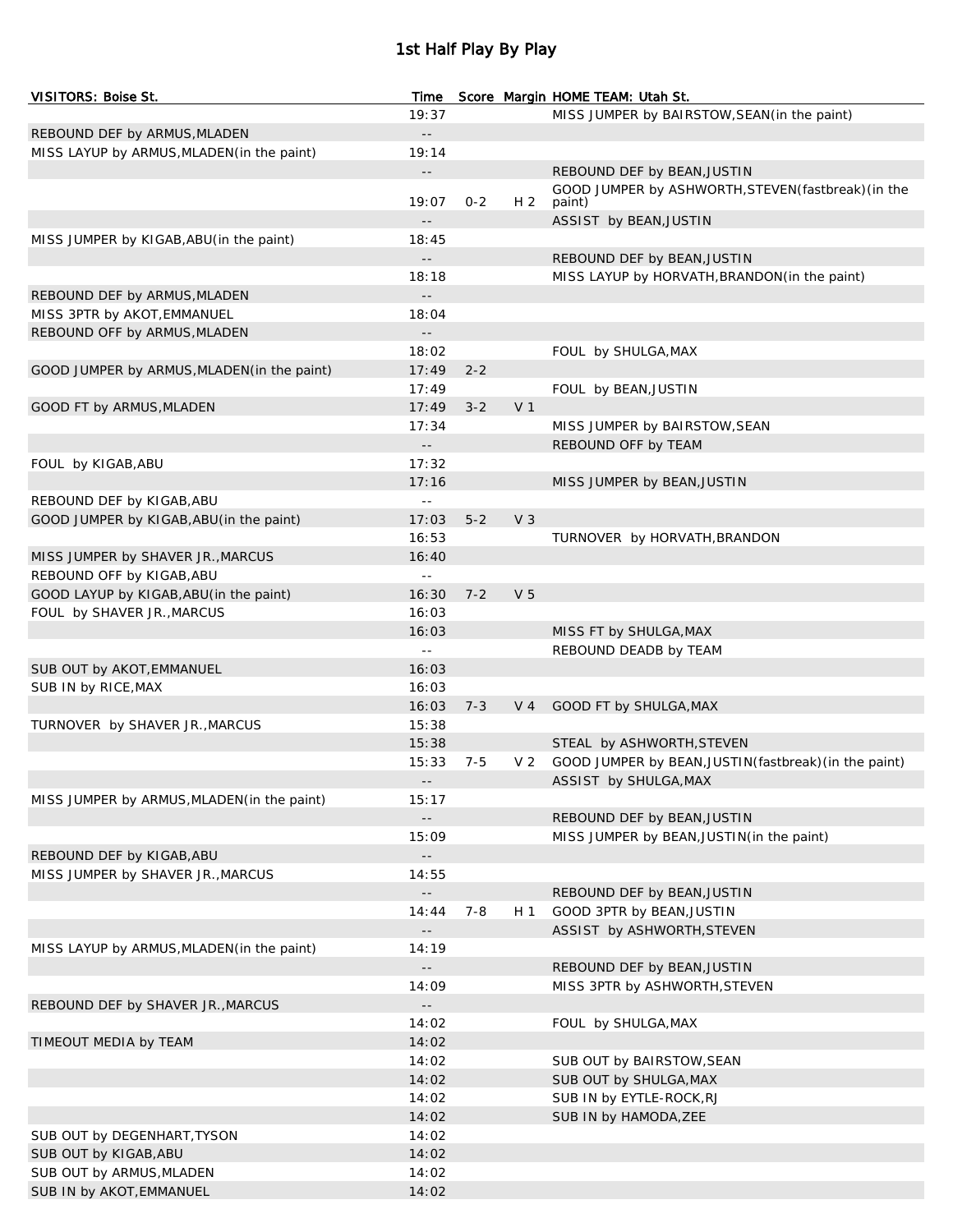| SUB IN by SMITH, NAJE                               | 14:02                                         |             |       |                                                         |
|-----------------------------------------------------|-----------------------------------------------|-------------|-------|---------------------------------------------------------|
| SUB IN by MILNER, LUKAS                             | 14:02                                         |             |       |                                                         |
|                                                     | 13:55                                         |             |       | FOUL by HORVATH, BRANDON                                |
| GOOD FT by MILNER, LUKAS                            | 13:55                                         | $8 - 8$     |       |                                                         |
| MISS FT by MILNER, LUKAS                            | 13:55                                         |             |       |                                                         |
|                                                     | $\perp$ $\perp$                               |             |       | REBOUND DEF by BEAN, JUSTIN                             |
|                                                     | 13:32                                         |             |       | MISS JUMPER by HAMODA, ZEE                              |
| BLOCK by AKOT, EMMANUEL                             | 13:32                                         |             |       |                                                         |
| REBOUND DEF by RICE, MAX                            | $\mathord{\hspace{1pt}\text{--}\hspace{1pt}}$ |             |       |                                                         |
| TURNOVER by MILNER, LUKAS                           | 13:11                                         |             |       |                                                         |
|                                                     | 13:11                                         |             |       | STEAL by EYTLE-ROCK, RJ                                 |
|                                                     | 12:55                                         | $8 - 11$    | $H_3$ | GOOD 3PTR by HORVATH, BRANDON                           |
|                                                     | $\mathord{\hspace{1pt}\text{--}\hspace{1pt}}$ |             |       | ASSIST by ASHWORTH, STEVEN                              |
| MISS 3PTR by SHAVER JR., MARCUS                     | 12:34                                         |             |       |                                                         |
|                                                     | $\mathord{\hspace{1pt}\text{--}\hspace{1pt}}$ |             |       | REBOUND DEF by EYTLE-ROCK, RJ                           |
|                                                     | 12:21                                         |             |       | MISS JUMPER by HAMODA, ZEE (in the paint)               |
| BLOCK by AKOT, EMMANUEL                             | 12:21                                         |             |       |                                                         |
| REBOUND DEF by RICE, MAX                            | $\sim$ $-$                                    |             |       |                                                         |
|                                                     | 12:15                                         |             |       | FOUL by HAMODA, ZEE                                     |
| SUB OUT by MILNER, LUKAS                            | 12:15                                         |             |       |                                                         |
| SUB IN by DEGENHART, TYSON                          | 12:15                                         |             |       |                                                         |
|                                                     | 12:15                                         |             |       | SUB OUT by HORVATH, BRANDON                             |
|                                                     | 12:15                                         |             |       | SUB IN by BAIRSTOW, SEAN                                |
| GOOD LAYUP by RICE, MAX (in the paint)              | 12:14 10-11                                   |             | H 1   |                                                         |
| FOUL by AKOT, EMMANUEL                              | 12:04                                         |             |       |                                                         |
| TIMEOUT MEDIA by TEAM                               | 11:53                                         |             |       |                                                         |
| SUB OUT by SHAVER JR., MARCUS                       | 11:53                                         |             |       |                                                         |
| SUB IN by KIGAB, ABU                                | 11:53                                         |             |       |                                                         |
|                                                     |                                               | 11:53 10-12 |       | H 2 GOOD FT by EYTLE-ROCK, RJ                           |
|                                                     | 11:53 10-13                                   |             | $H_3$ | GOOD FT by EYTLE-ROCK, RJ                               |
| MISS LAYUP by KIGAB, ABU (in the paint)             | 11:33                                         |             |       |                                                         |
|                                                     | 11:33                                         |             |       | BLOCK by HAMODA, ZEE                                    |
|                                                     |                                               |             |       | REBOUND DEF by EYTLE-ROCK, RJ                           |
|                                                     | $\overline{\phantom{a}}$ .<br>11:26 10-15     |             |       |                                                         |
|                                                     |                                               |             | H 5   | GOOD LAYUP by BAIRSTOW, SEAN (fastbreak) (in the paint) |
|                                                     | $\overline{\phantom{a}}$ .                    |             |       | ASSIST by EYTLE-ROCK, RJ                                |
| GOOD LAYUP by KIGAB, ABU (fastbreak) (in the paint) | 11:19 12-15                                   |             | $H_3$ | MISS 3PTR by EYTLE-ROCK, RJ                             |
|                                                     | 11:09                                         |             |       |                                                         |
|                                                     |                                               |             |       |                                                         |
|                                                     |                                               |             |       | REBOUND OFF by BAIRSTOW, SEAN                           |
|                                                     | 10:55 12-18                                   |             |       | H 6 GOOD 3PTR by ASHWORTH, STEVEN                       |
| TURNOVER by RICE, MAX                               | 10:37                                         |             |       |                                                         |
| SUB OUT by SMITH, NAJE                              | 10:37                                         |             |       |                                                         |
| SUB IN by ARMUS, MLADEN                             | 10:37                                         |             |       |                                                         |
|                                                     | 10:23                                         |             |       | TURNOVER by ASHWORTH, STEVEN                            |
|                                                     | 10:23                                         |             |       | SUB OUT by HAMODA, ZEE                                  |
|                                                     | 10:23                                         |             |       | SUB IN by DORIUS, TREVIN                                |
| MISS JUMPER by KIGAB, ABU (in the paint)            | 10:14                                         |             |       |                                                         |
|                                                     | $\mathbb{H}^{\mathbb{H}}$                     |             |       | REBOUND DEF by BEAN, JUSTIN                             |
|                                                     | 10:05                                         |             |       | MISS JUMPER by DORIUS, TREVIN                           |
| REBOUND DEF by ARMUS, MLADEN                        | $\mathord{\hspace{1pt}\text{--}\hspace{1pt}}$ |             |       |                                                         |
| MISS LAYUP by DEGENHART, TYSON (in the paint)       | 09:51                                         |             |       |                                                         |
|                                                     | 09:51                                         |             |       | BLOCK by DORIUS, TREVIN                                 |
|                                                     |                                               |             |       | REBOUND DEF by TEAM                                     |
|                                                     | 09:40 12-20                                   |             | H 8   | GOOD LAYUP by EYTLE-ROCK, RJ (in the paint)             |
|                                                     | $\sim$ $-$                                    |             |       | ASSIST by BAIRSTOW, SEAN                                |
| TIMEOUT 30SEC by TEAM                               | 09:35                                         |             |       |                                                         |
| SUB OUT by AKOT, EMMANUEL                           | 09:35                                         |             |       |                                                         |
| SUB IN by SHAVER JR., MARCUS                        | 09:35                                         |             |       |                                                         |
| TURNOVER by KIGAB, ABU                              | 09:17                                         |             |       |                                                         |
|                                                     |                                               |             |       | 08:52 12-22 H 10 GOOD JUMPER by EYTLE-ROCK, RJ          |
| MISS JUMPER by SHAVER JR., MARCUS                   | 08:33                                         |             |       |                                                         |
|                                                     | $\mathord{\hspace{1pt}\text{--}\hspace{1pt}}$ |             |       | REBOUND DEF by TEAM                                     |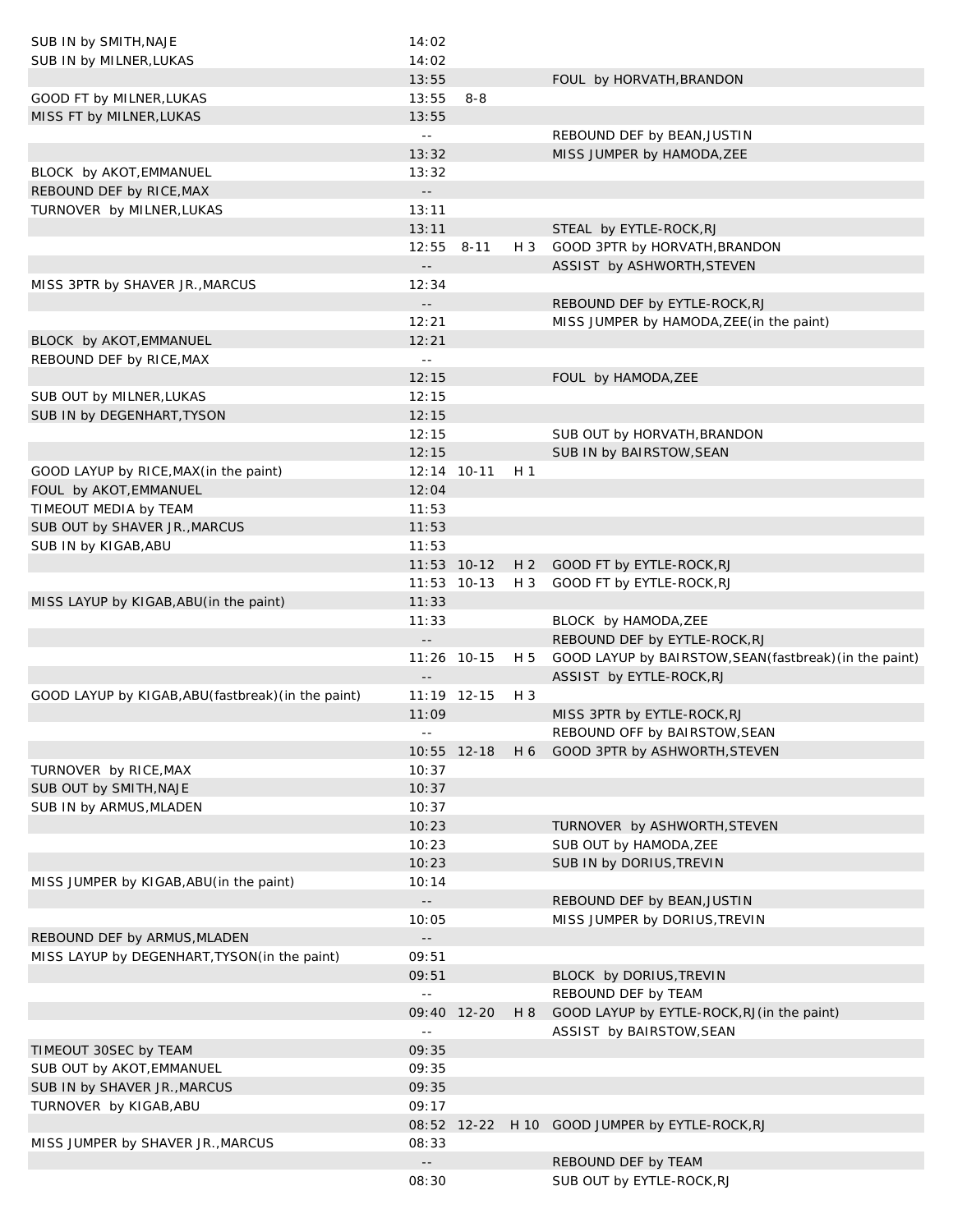|                                             | 08:30                                         |     | SUB IN by SHULGA, MAX                       |
|---------------------------------------------|-----------------------------------------------|-----|---------------------------------------------|
| SUB OUT by KIGAB, ABU                       | 08:30                                         |     |                                             |
| SUB IN by AKOT, EMMANUEL                    | 08:30                                         |     |                                             |
|                                             | 08:16                                         |     | FOUL by BEAN, JUSTIN                        |
|                                             | 08:16                                         |     | TURNOVER by BEAN, JUSTIN                    |
|                                             | 08:16                                         |     | SUB OUT by BEAN, JUSTIN                     |
|                                             | 08:16                                         |     | SUB IN by HORVATH, BRANDON                  |
| MISS LAYUP by ARMUS, MLADEN (in the paint)  | 08:04                                         |     |                                             |
| REBOUND OFF by ARMUS, MLADEN                | $\mathord{\hspace{1pt}\text{--}\hspace{1pt}}$ |     |                                             |
| GOOD LAYUP by ARMUS, MLADEN (in the paint)  | 08:02 14-22                                   | H 8 |                                             |
|                                             | 08:02                                         |     | FOUL by DORIUS, TREVIN                      |
| MISS FT by ARMUS, MLADEN                    | 08:02                                         |     |                                             |
|                                             | $\mathord{\hspace{1pt}\text{--}\hspace{1pt}}$ |     | REBOUND DEF by BAIRSTOW, SEAN               |
|                                             | 07:54                                         |     | MISS LAYUP by BAIRSTOW, SEAN (in the paint) |
| BLOCK by ARMUS, MLADEN                      | 07:54                                         |     |                                             |
|                                             | $\mathbb{L} \mathbb{L}$                       |     | REBOUND OFF by DORIUS, TREVIN               |
|                                             | 07:50                                         |     | MISS LAYUP by DORIUS, TREVIN(in the paint)  |
| REBOUND DEF by ARMUS, MLADEN                | $\sim$ $-$                                    |     |                                             |
|                                             | 07:37                                         |     |                                             |
| TIMEOUT MEDIA by TEAM                       |                                               |     |                                             |
| MISS LAYUP by AKOT, EMMANUEL (in the paint) | 07:37                                         |     |                                             |
|                                             | 07:37                                         |     | BLOCK by DORIUS, TREVIN                     |
| REBOUND OFF by AKOT, EMMANUEL               | $\sim$ $-$                                    |     |                                             |
| GOOD DUNK by ARMUS, MLADEN (in the paint)   | 07:32 16-22                                   | H 6 |                                             |
| ASSIST by SHAVER JR., MARCUS                | $\sim$ $-$                                    |     |                                             |
|                                             | 07:32                                         |     | FOUL by BAIRSTOW, SEAN                      |
| GOOD FT by ARMUS, MLADEN                    | 07:32 17-22                                   | H 5 |                                             |
|                                             | 07:04                                         |     | MISS JUMPER by SHULGA, MAX (in the paint)   |
| REBOUND DEF by ARMUS, MLADEN                | $\sim$ $-$                                    |     |                                             |
| MISS JUMPER by RICE, MAX (in the paint)     | 06:47                                         |     |                                             |
| REBOUND OFF by ARMUS, MLADEN                | $\sim$ $-$                                    |     |                                             |
|                                             | 06:46                                         |     | FOUL by DORIUS, TREVIN                      |
| MISS FT by ARMUS, MLADEN                    | 06:46                                         |     |                                             |
| REBOUND DEADB by TEAM                       | $\overline{\phantom{a}}$ .                    |     |                                             |
|                                             | 06:46                                         |     | SUB OUT by SHULGA, MAX                      |
|                                             | 06:46                                         |     | SUB OUT by DORIUS, TREVIN                   |
|                                             | 06:46                                         |     | SUB IN by EYTLE-ROCK, RJ                    |
|                                             | 06:46                                         |     | SUB IN by BEAN, JUSTIN                      |
| MISS FT by ARMUS, MLADEN                    | 06:46                                         |     |                                             |
|                                             | $\overline{\phantom{a}}$ .                    |     | REBOUND DEF by BEAN, JUSTIN                 |
|                                             | 06:31 17-24                                   | H 7 | GOOD JUMPER by ASHWORTH, STEVEN             |
|                                             | $ -$                                          |     | ASSIST by HORVATH, BRANDON                  |
| TURNOVER by SHAVER JR., MARCUS              | 06:15                                         |     |                                             |
|                                             | 06:15                                         |     | STEAL by ASHWORTH, STEVEN                   |
|                                             | 05:46                                         |     | MISS JUMPER by EYTLE-ROCK, RJ               |
| BLOCK by AKOT, EMMANUEL                     | 05:46                                         |     |                                             |
|                                             | $\Box$                                        |     | REBOUND OFF by EYTLE-ROCK, RJ               |
|                                             | 05:40                                         |     | MISS 3PTR by BAIRSTOW, SEAN                 |
|                                             |                                               |     |                                             |
| REBOUND DEF by AKOT, EMMANUEL               | $\sim$ $-$                                    |     |                                             |
| MISS 3PTR by DEGENHART, TYSON               | 05:35                                         |     |                                             |
|                                             | $\sim$ $-$                                    |     | REBOUND DEF by BEAN, JUSTIN                 |
|                                             | 05:26                                         |     | TURNOVER by BEAN, JUSTIN                    |
| STEAL by DEGENHART, TYSON                   | 05:26                                         |     |                                             |
|                                             | 05:23                                         |     | FOUL by EYTLE-ROCK, RJ                      |
| GOOD FT by DEGENHART, TYSON                 | 05:23 18-24                                   | H 6 |                                             |
| SUB OUT by AKOT, EMMANUEL                   | 05:23                                         |     |                                             |
| SUB IN by KIGAB, ABU                        | 05:23                                         |     |                                             |
| GOOD FT by DEGENHART, TYSON                 | 05:23 19-24                                   | H 5 |                                             |
|                                             | 04:58                                         |     | MISS 3PTR by HORVATH, BRANDON               |
| REBOUND DEF by RICE, MAX                    | $\overline{\phantom{a}}$ .                    |     |                                             |
| MISS 3PTR by RICE, MAX                      | 04:43                                         |     |                                             |
|                                             |                                               |     |                                             |
|                                             | $\sim$ $-$                                    |     | REBOUND DEF by HORVATH, BRANDON             |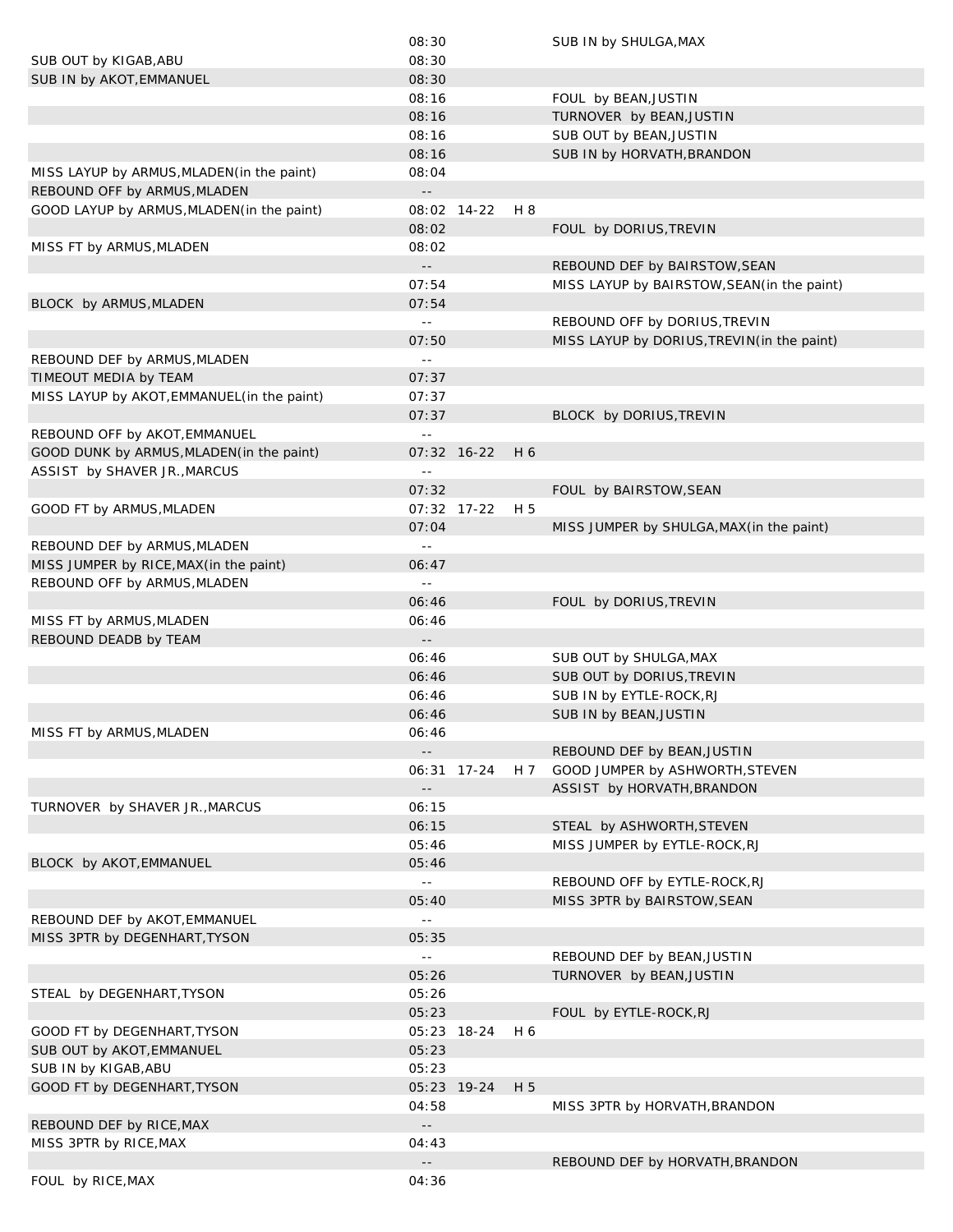| SUB OUT by ARMUS, MLADEN                         | 04:36         |             |     |                                                 |
|--------------------------------------------------|---------------|-------------|-----|-------------------------------------------------|
| SUB IN by SMITH, NAJE                            | 04:36         |             |     |                                                 |
| SUB OUT by RICE, MAX                             | 04:36         |             |     |                                                 |
| SUB IN by PRYOR, KASEAN                          | 04:36         |             |     |                                                 |
|                                                  |               | 04:21 19-26 |     | H 7 GOOD LAYUP by EYTLE-ROCK, RJ (in the paint) |
|                                                  | $\sim$ $\sim$ |             |     | ASSIST by ASHWORTH, STEVEN                      |
| MISS JUMPER by SHAVER JR., MARCUS (in the paint) | 03:57         |             |     |                                                 |
|                                                  | 03:57         |             |     | BLOCK by HORVATH, BRANDON                       |
| REBOUND OFF by TEAM                              | $- \, -$      |             |     |                                                 |
| TIMEOUT MEDIA by TEAM                            | 03:57         |             |     |                                                 |
| MISS 3PTR by SHAVER JR., MARCUS                  | 03:49         |             |     |                                                 |
|                                                  | $\sim$ $\sim$ |             |     | REBOUND DEF by EYTLE-ROCK, RJ                   |
| FOUL by PRYOR, KASEAN                            | 03:39         |             |     |                                                 |
|                                                  |               | 03:39 19-27 | H 8 | GOOD FT by EYTLE-ROCK, RJ                       |
|                                                  |               | 03:39 19-28 |     | H 9 GOOD FT by EYTLE-ROCK, RJ                   |
| MISS 3PTR by SMITH, NAJE                         | 03:07         |             |     |                                                 |
|                                                  | $\sim$ $\sim$ |             |     | REBOUND DEF by BEAN, JUSTIN                     |
|                                                  | 03:00         |             |     | TURNOVER by ASHWORTH, STEVEN                    |
| SUB OUT by PRYOR, KASEAN                         | 03:00         |             |     |                                                 |
| SUB IN by AKOT, EMMANUEL                         | 03:00         |             |     |                                                 |
| SUB OUT by DEGENHART, TYSON                      | 03:00         |             |     |                                                 |
| SUB IN by ARMUS, MLADEN                          | 03:00         |             |     |                                                 |
| MISS 3PTR by SMITH, NAJE                         | 02:36         |             |     |                                                 |
| REBOUND OFF by ARMUS, MLADEN                     | $\sim$ $\sim$ |             |     |                                                 |
| MISS 3PTR by SHAVER JR., MARCUS                  | 02:31         |             |     |                                                 |
| REBOUND OFF by ARMUS, MLADEN                     | $\sim$ $-$    |             |     |                                                 |
| GOOD 3PTR by AKOT, EMMANUEL                      |               | 02:26 22-28 | H 6 |                                                 |
| ASSIST by ARMUS, MLADEN                          | $\sim$ $-$    |             |     |                                                 |
|                                                  | 02:02         |             |     | MISS 3PTR by BEAN, JUSTIN                       |
| REBOUND DEF by KIGAB, ABU                        | $\sim$ $\sim$ |             |     |                                                 |
| MISS JUMPER by AKOT, EMMANUEL (in the paint)     | 01:34         |             |     |                                                 |
|                                                  | $\sim$ $\sim$ |             |     | REBOUND DEF by BAIRSTOW, SEAN                   |
|                                                  | 01:05         |             |     | MISS 3PTR by BAIRSTOW, SEAN                     |
| REBOUND DEF by ARMUS, MLADEN                     | $\sim$ $\sim$ |             |     |                                                 |
| MISS 3PTR by AKOT, EMMANUEL                      | 00:52         |             |     |                                                 |
| REBOUND OFF by ARMUS, MLADEN                     | $\sim$ $\sim$ |             |     |                                                 |
|                                                  | 00:51         |             |     | FOUL by EYTLE-ROCK, RJ                          |
| TIMEOUT 30SEC by TEAM                            | 00:51         |             |     |                                                 |
| MISS FT by ARMUS, MLADEN                         | 00:51         |             |     |                                                 |
| REBOUND DEADB by TEAM                            | $\sim$ $\sim$ |             |     |                                                 |
| SUB OUT by KIGAB, ABU                            | 00:51         |             |     |                                                 |
| SUB IN by RICE, MAX                              | 00:51         |             |     |                                                 |
| MISS FT by ARMUS, MLADEN                         | 00:51         |             |     |                                                 |
|                                                  | $\sim$ $\sim$ |             |     | REBOUND DEF by ASHWORTH, STEVEN                 |
| FOUL by SHAVER JR., MARCUS                       | 00:33         |             |     |                                                 |
| SUB OUT by SHAVER JR., MARCUS                    | 00:33         |             |     |                                                 |
| SUB IN by KIGAB, ABU                             | 00:33         |             |     |                                                 |
|                                                  | 00:32         |             |     | SUB OUT by BAIRSTOW, SEAN                       |
|                                                  | 00:32         |             |     | SUB IN by SHULGA, MAX                           |
|                                                  |               | 00:28 22-30 | H 8 | GOOD JUMPER by HORVATH, BRANDON                 |
| GOOD JUMPER by KIGAB, ABU                        |               | 00:00 24-30 | H 6 |                                                 |
|                                                  |               |             |     |                                                 |

# 2nd Half Play By Play

| VISITORS: Boise St.          | Time  | Score Margin HOME TEAM: Utah St. |  |
|------------------------------|-------|----------------------------------|--|
|                              | 20:00 | SUB OUT by EYTLE-ROCK, RJ        |  |
|                              | 20:00 | SUB IN by BAIRSTOW, SEAN         |  |
| SUB OUT by RICE, MAX         | 20:00 |                                  |  |
| SUB OUT by SMITH, NAJE       | 20:00 |                                  |  |
| SUB IN by DEGENHART, TYSON   | 20:00 |                                  |  |
| SUB IN by SHAVER JR., MARCUS | 20:00 |                                  |  |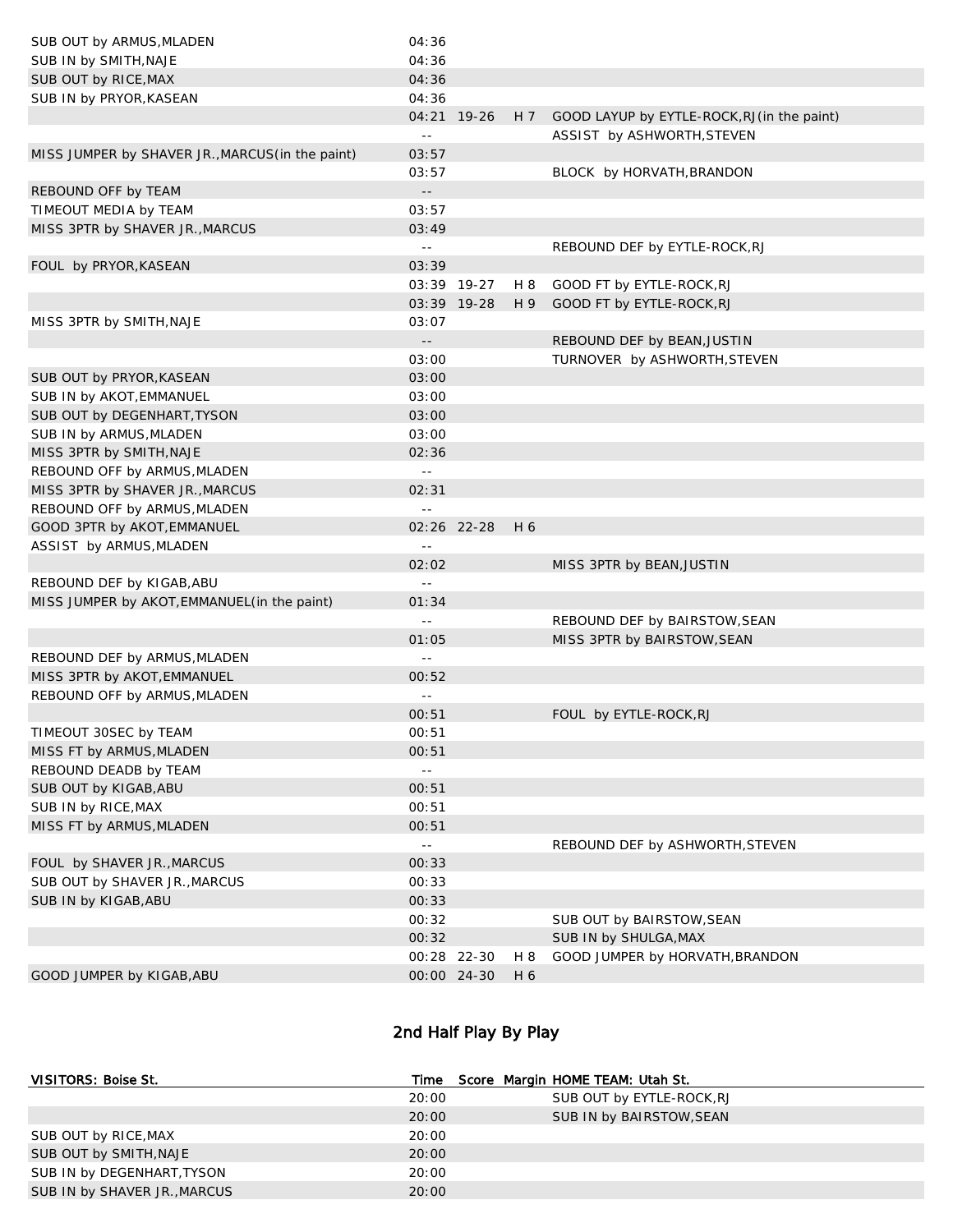|                                                     | 19:39                                         |               |                | MISS JUMPER by BEAN, JUSTIN                        |
|-----------------------------------------------------|-----------------------------------------------|---------------|----------------|----------------------------------------------------|
|                                                     | $\sim$ $-$                                    |               |                | REBOUND OFF by HORVATH, BRANDON                    |
|                                                     | 19:34                                         |               |                | MISS 3PTR by ASHWORTH, STEVEN                      |
| REBOUND DEF by ARMUS, MLADEN                        | $- -$                                         |               |                |                                                    |
| GOOD JUMPER by KIGAB, ABU(fastbreak) (in the paint) |                                               | 19:26 26-30   | H 4            |                                                    |
|                                                     | 18:54                                         |               |                | TURNOVER by ASHWORTH, STEVEN                       |
| STEAL by ARMUS, MLADEN                              | 18:54                                         |               |                |                                                    |
| MISS JUMPER by KIGAB, ABU                           | 18:39                                         |               |                |                                                    |
| REBOUND OFF by KIGAB, ABU                           | $\sim$ $-$                                    |               |                |                                                    |
| MISS 3PTR by AKOT, EMMANUEL                         | 18:34                                         |               |                |                                                    |
|                                                     | $\overline{\phantom{a}}$ .                    |               |                | REBOUND DEF by BEAN, JUSTIN                        |
| FOUL by DEGENHART, TYSON                            | 18:34                                         |               |                |                                                    |
|                                                     | $\perp$ $\perp$                               | 18:11 26-33   | H 7            | GOOD 3PTR by BEAN, JUSTIN<br>ASSIST by SHULGA, MAX |
| GOOD 3PTR by KIGAB, ABU                             |                                               | $17:51$ 29-33 | H 4            |                                                    |
| ASSIST by ARMUS, MLADEN                             | $\perp$ $\perp$                               |               |                |                                                    |
| FOUL by DEGENHART, TYSON                            | 17:35                                         |               |                |                                                    |
|                                                     | 17:35                                         |               |                | MISS FT by BAIRSTOW, SEAN                          |
|                                                     | $\sim$ $-$                                    |               |                | REBOUND DEADB by TEAM                              |
|                                                     | 17:34                                         |               |                | MISS FT by BAIRSTOW, SEAN                          |
| REBOUND DEF by KIGAB, ABU                           | $\sim$ $\sim$                                 |               |                |                                                    |
|                                                     | 17:21                                         |               |                | FOUL by BAIRSTOW, SEAN                             |
| GOOD DUNK by ARMUS, MLADEN (in the paint)           |                                               | 17:06 31-33   | H <sub>2</sub> |                                                    |
| ASSIST by AKOT, EMMANUEL                            | $\perp$ $\perp$                               |               |                |                                                    |
|                                                     | 16:35                                         |               |                | MISS JUMPER by BEAN, JUSTIN                        |
| BLOCK by ARMUS, MLADEN                              | 16:35                                         |               |                |                                                    |
| REBOUND DEF by ARMUS, MLADEN                        | $\sim$ $\sim$                                 |               |                |                                                    |
| GOOD LAYUP by ARMUS, MLADEN (in the paint)          |                                               | 16:25 33-33   |                |                                                    |
| ASSIST by KIGAB, ABU                                | $\sim$ $\sim$                                 |               |                |                                                    |
|                                                     | 16:25                                         |               |                | FOUL by HORVATH, BRANDON                           |
|                                                     | 16:25                                         |               |                | SUB OUT by SHULGA, MAX                             |
|                                                     | 16:25                                         |               |                | SUB IN by EYTLE-ROCK, RJ                           |
| MISS FT by ARMUS, MLADEN                            | 16:25                                         |               |                |                                                    |
|                                                     | $\sim$ $\sim$                                 |               |                | REBOUND DEF by ASHWORTH, STEVEN                    |
| FOUL by ARMUS, MLADEN                               | 16:08                                         | 16:08 33-34   |                |                                                    |
|                                                     |                                               |               | H 1            | GOOD FT by BAIRSTOW, SEAN                          |
| SUB OUT by KIGAB, ABU<br>SUB IN by RICE, MAX        | 16:08<br>16:08                                |               |                |                                                    |
|                                                     |                                               | 16:08 33-35   |                | H 2 GOOD FT by BAIRSTOW, SEAN                      |
| GOOD 3PTR by AKOT, EMMANUEL                         |                                               | 15:43 36-35   | V 1            |                                                    |
| ASSIST by SHAVER JR., MARCUS                        | $\sim$ $-$                                    |               |                |                                                    |
|                                                     | 15:23                                         |               |                | MISS 3PTR by HORVATH, BRANDON                      |
| REBOUND DEF by AKOT, EMMANUEL                       | $\sim$ $-$                                    |               |                |                                                    |
| MISS LAYUP by SHAVER JR., MARCUS(in the paint)      | 14:52                                         |               |                |                                                    |
|                                                     | $\mathord{\hspace{1pt}\text{--}\hspace{1pt}}$ |               |                | REBOUND DEF by BAIRSTOW, SEAN                      |
|                                                     | 14:42                                         |               |                | FOUL by EYTLE-ROCK, RJ                             |
|                                                     | 14:42                                         |               |                | TURNOVER by EYTLE-ROCK, RJ                         |
| TIMEOUT MEDIA by TEAM                               | 14:42                                         |               |                |                                                    |
| SUB OUT by DEGENHART, TYSON                         | 14:42                                         |               |                |                                                    |
| SUB IN by SMITH, NAJE                               | 14:42                                         |               |                |                                                    |
| TURNOVER by AKOT, EMMANUEL                          | 14:24                                         |               |                |                                                    |
|                                                     | 14:24                                         |               |                | STEAL by HORVATH, BRANDON                          |
| FOUL by SMITH, NAJE                                 | 14:18                                         |               |                |                                                    |
|                                                     |                                               | 14:16 36-36   |                | GOOD FT by EYTLE-ROCK, RJ (fastbreak)              |
| SUB OUT by SHAVER JR., MARCUS                       | 14:16                                         |               |                |                                                    |
| SUB IN by KIGAB, ABU                                | 14:16                                         |               |                |                                                    |
|                                                     |                                               | 14:16 36-37   | H 1            | GOOD FT by EYTLE-ROCK, RJ (fastbreak)              |
| MISS JUMPER by KIGAB, ABU (in the paint)            | 13:47                                         |               |                |                                                    |
| REBOUND OFF by ARMUS, MLADEN                        | $\mathord{\hspace{1pt}\text{--}\hspace{1pt}}$ |               |                |                                                    |
| GOOD LAYUP by ARMUS, MLADEN (in the paint)          |                                               | 13:43 38-37   | V 1            |                                                    |
|                                                     | 13:37                                         |               |                | MISS 3PTR by ASHWORTH, STEVEN                      |
| REBOUND DEF by AKOT, EMMANUEL                       | $\sim$ $\sim$                                 |               |                |                                                    |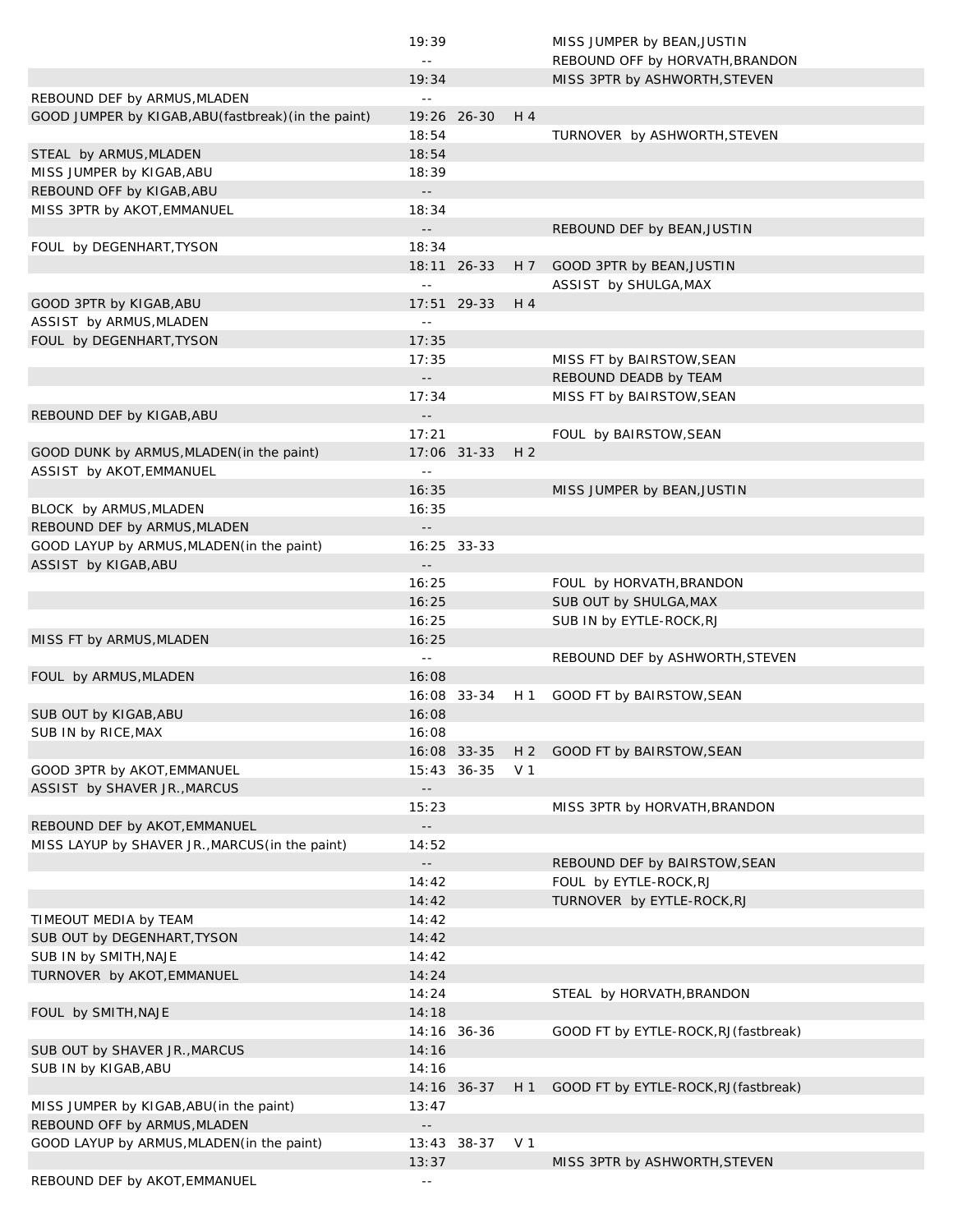| GOOD JUMPER by KIGAB, ABU (in the paint)         | 13:09                                                  | 13:17 40-37 V3 |                | MISS 3PTR by BAIRSTOW, SEAN                |
|--------------------------------------------------|--------------------------------------------------------|----------------|----------------|--------------------------------------------|
| REBOUND DEF by KIGAB, ABU                        | $\sim$ $\sim$                                          |                |                |                                            |
| TURNOVER by KIGAB, ABU                           | 13:00                                                  |                |                |                                            |
|                                                  | 13:00                                                  |                |                | STEAL by BAIRSTOW, SEAN                    |
|                                                  | 12:55                                                  |                |                | TURNOVER by HORVATH, BRANDON               |
|                                                  | 12:55                                                  |                |                | SUB OUT by BAIRSTOW, SEAN                  |
|                                                  | 12:55                                                  |                |                | SUB IN by HAMODA, ZEE                      |
| SUB OUT by ARMUS, MLADEN                         | 12:55                                                  |                |                |                                            |
| SUB IN by DEGENHART, TYSON                       | 12:55                                                  |                |                |                                            |
| MISS 3PTR by SMITH, NAJE                         | 12:36                                                  |                |                |                                            |
|                                                  | $\sim$ $\sim$                                          |                |                | REBOUND DEF by HORVATH, BRANDON            |
|                                                  | 12:19                                                  |                |                | MISS 3PTR by EYTLE-ROCK, RJ                |
| REBOUND DEF by SMITH, NAJE                       | $\sim$ $-$                                             |                |                |                                            |
| MISS 3PTR by KIGAB, ABU                          | 11:59                                                  |                |                |                                            |
|                                                  | $\sim$ $-$                                             |                |                | REBOUND DEF by ASHWORTH, STEVEN            |
| FOUL by SMITH, NAJE                              |                                                        | 11:45 40-39    | V <sub>1</sub> | GOOD JUMPER by BEAN, JUSTIN                |
|                                                  | 11:32<br>11:32                                         |                |                |                                            |
| TURNOVER by SMITH, NAJE<br>TIMEOUT MEDIA by TEAM | 11:32                                                  |                |                |                                            |
| SUB OUT by AKOT, EMMANUEL                        | 11:32                                                  |                |                |                                            |
| SUB OUT by SMITH, NAJE                           | 11:32                                                  |                |                |                                            |
| SUB IN by SHAVER JR., MARCUS                     | 11:32                                                  |                |                |                                            |
| SUB IN by ARMUS, MLADEN                          | 11:32                                                  |                |                |                                            |
|                                                  | 11:22                                                  |                |                | TURNOVER by BEAN, JUSTIN                   |
| GOOD DUNK by ARMUS, MLADEN (in the paint)        |                                                        | 10:56 42-39    | V <sub>3</sub> |                                            |
| ASSIST by KIGAB, ABU                             | $\sim$ $-$                                             |                |                |                                            |
|                                                  |                                                        | 10:36 42-41    | V 1            | GOOD JUMPER by HAMODA, ZEE (in the paint)  |
| MISS JUMPER by SHAVER JR., MARCUS                | 10:02                                                  |                |                |                                            |
|                                                  | $\sim$ $\sim$                                          |                |                | REBOUND DEF by BEAN, JUSTIN                |
| FOUL by ARMUS, MLADEN                            | 10:00                                                  |                |                |                                            |
|                                                  |                                                        | 09:41 42-43    | $H_1$          | GOOD JUMPER by HORVATH, BRANDON            |
| MISS 3PTR by DEGENHART, TYSON                    | 09:23                                                  |                |                |                                            |
| REBOUND OFF by ARMUS, MLADEN                     | $\perp$ $\perp$                                        |                |                |                                            |
| GOOD LAYUP by ARMUS, MLADEN (in the paint)       |                                                        | 09:18 44-43    | V 1            |                                            |
| FOUL by DEGENHART, TYSON                         | 09:01                                                  |                |                |                                            |
|                                                  | 09:01                                                  |                |                | SUB OUT by HORVATH, BRANDON                |
|                                                  | 09:01                                                  |                |                | SUB OUT by EYTLE-ROCK, RJ                  |
|                                                  | 09:01                                                  |                |                | SUB IN by BAIRSTOW, SEAN                   |
|                                                  | 09:01                                                  |                |                | SUB IN by DORIUS, TREVIN                   |
|                                                  |                                                        | 09:00 44-45    | H1             | GOOD JUMPER by BEAN, JUSTIN                |
| TURNOVER by KIGAB, ABU                           | 08:43                                                  |                |                |                                            |
| SUB OUT by RICE, MAX                             | 08:43                                                  |                |                |                                            |
| SUB IN by AKOT, EMMANUEL                         | 08:43                                                  |                |                |                                            |
|                                                  |                                                        | 08:19 44-47    | $H_3$          | GOOD JUMPER by BEAN, JUSTIN (in the paint) |
|                                                  | $\sim$ $\sim$                                          |                |                | ASSIST by ASHWORTH, STEVEN                 |
| FOUL by DEGENHART, TYSON                         | 08:19                                                  |                |                |                                            |
| REBOUND DEF by KIGAB, ABU                        | 08:19                                                  |                |                | MISS FT by BEAN, JUSTIN                    |
|                                                  | $\mathord{\hspace{1pt}\text{--}\hspace{1pt}}$<br>08:05 |                |                | FOUL by HAMODA, ZEE                        |
| SUB OUT by DEGENHART, TYSON                      | 08:05                                                  |                |                |                                            |
| SUB IN by SMITH, NAJE                            | 08:05                                                  |                |                |                                            |
| MISS LAYUP by ARMUS, MLADEN (in the paint)       | 07:57                                                  |                |                |                                            |
| REBOUND OFF by SHAVER JR., MARCUS                | $\sim$ $\sim$                                          |                |                |                                            |
| GOOD DUNK by ARMUS, MLADEN (in the paint)        |                                                        | 07:49 46-47    | H <sub>1</sub> |                                            |
| ASSIST by AKOT, EMMANUEL                         | $\perp$ $\perp$                                        |                |                |                                            |
|                                                  | 07:30                                                  |                |                | MISS 3PTR by HAMODA, ZEE                   |
|                                                  | $\sim$ $\sim$                                          |                |                | REBOUND OFF by DORIUS, TREVIN              |
| FOUL by SHAVER JR., MARCUS                       | 07:26                                                  |                |                |                                            |
| TIMEOUT MEDIA by TEAM                            | 07:26                                                  |                |                |                                            |
|                                                  | 07:26                                                  |                |                | MISS FT by ASHWORTH, STEVEN                |
| REBOUND DEF by KIGAB, ABU                        | $\Box$                                                 |                |                |                                            |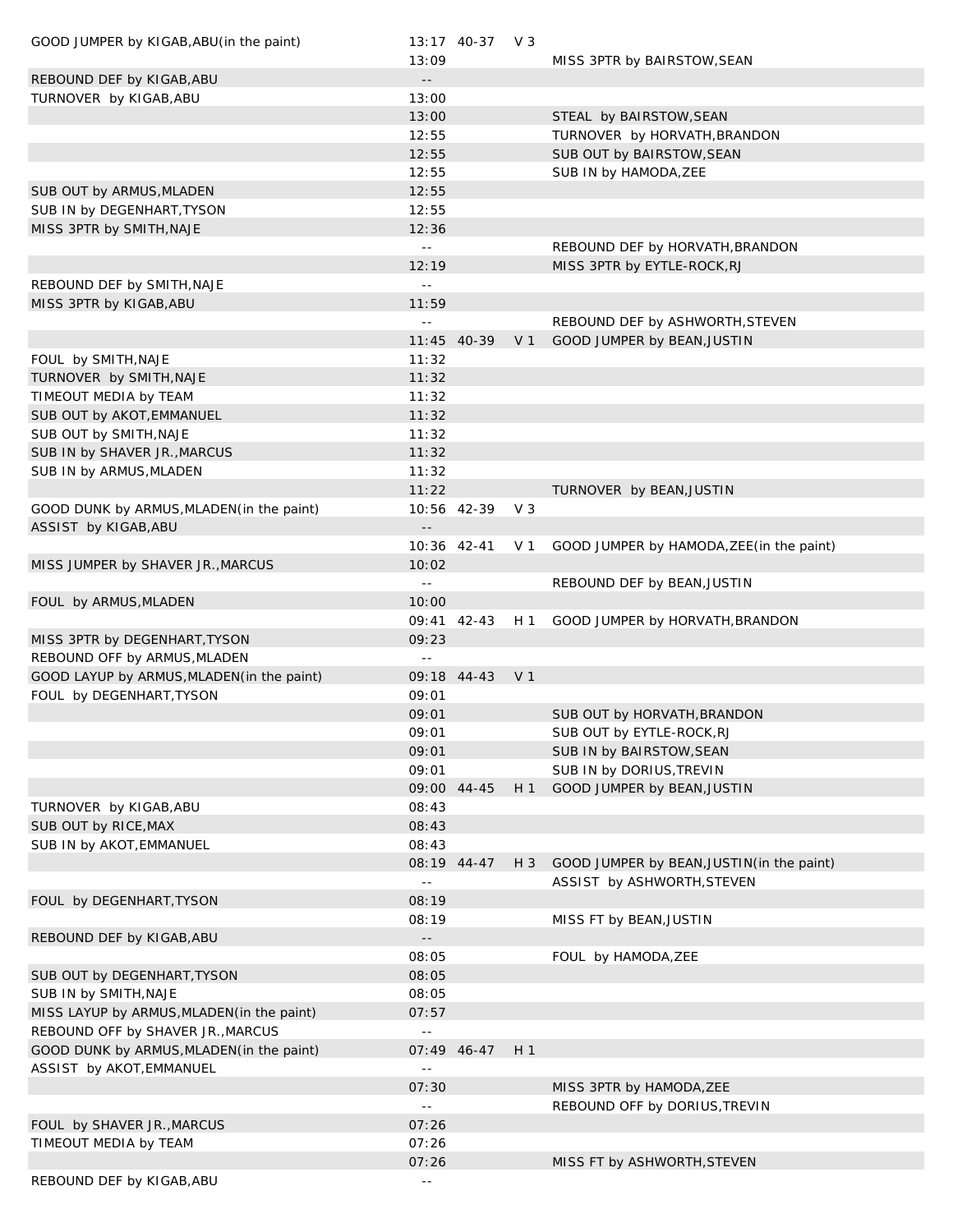|                                                | 07:14         |             |                | FOUL by HAMODA, ZEE                           |  |
|------------------------------------------------|---------------|-------------|----------------|-----------------------------------------------|--|
| MISS 3PTR by SHAVER JR., MARCUS                | 07:10         |             |                |                                               |  |
| REBOUND OFF by SMITH, NAJE                     |               |             |                |                                               |  |
| GOOD LAYUP by SMITH, NAJE (in the paint)       |               | 07:06 48-47 | V 1            |                                               |  |
|                                                | 07:06         |             |                | FOUL by HAMODA, ZEE                           |  |
|                                                | 07:06         |             |                | SUB OUT by HAMODA, ZEE                        |  |
|                                                | 07:06         |             |                | SUB OUT by DORIUS, TREVIN                     |  |
|                                                | 07:06         |             |                | SUB IN by HORVATH, BRANDON                    |  |
|                                                | 07:06         |             |                | SUB IN by EYTLE-ROCK, RJ                      |  |
| MISS FT by SMITH, NAJE                         | 07:06         |             |                |                                               |  |
|                                                |               |             |                |                                               |  |
| REBOUND OFF by ARMUS, MLADEN                   |               |             |                |                                               |  |
| GOOD LAYUP by ARMUS, MLADEN (in the paint)     |               | 07:06 50-47 | V 3            |                                               |  |
| SUB OUT by SHAVER JR., MARCUS                  | 07:01         |             |                |                                               |  |
| SUB IN by RICE, MAX                            | 07:01         |             |                |                                               |  |
| FOUL by SMITH, NAJE                            | 06:49         |             |                |                                               |  |
|                                                |               | 06:49 50-48 | V <sub>2</sub> | GOOD FT by BAIRSTOW, SEAN                     |  |
|                                                | 06:49         |             |                | SUB OUT by HORVATH, BRANDON                   |  |
|                                                | 06:49         |             |                | SUB IN by DORIUS, TREVIN                      |  |
|                                                |               | 06:49 50-49 | V <sub>1</sub> | GOOD FT by BAIRSTOW, SEAN                     |  |
| MISS JUMPER by KIGAB, ABU (in the paint)       | 06:39         |             |                |                                               |  |
|                                                |               |             |                | REBOUND DEF by BAIRSTOW, SEAN                 |  |
| FOUL by SMITH, NAJE                            | 06:33         |             |                |                                               |  |
|                                                |               | 06:33 50-50 |                | GOOD FT by EYTLE-ROCK, RJ (fastbreak)         |  |
|                                                |               |             |                |                                               |  |
|                                                |               | 06:33 50-51 | H 1            | GOOD FT by EYTLE-ROCK, RJ (fastbreak)         |  |
| SUB OUT by SMITH, NAJE                         | 06:23         |             |                |                                               |  |
| SUB IN by DEGENHART, TYSON                     | 06:23         |             |                |                                               |  |
| MISS 3PTR by AKOT, EMMANUEL                    | 06:13         |             |                |                                               |  |
|                                                | $\sim$ $\sim$ |             |                | REBOUND DEF by ASHWORTH, STEVEN               |  |
|                                                | 05:42         |             |                | MISS LAYUP by BEAN, JUSTIN (in the paint)     |  |
|                                                | $\sim$ $-$    |             |                | REBOUND OFF by DORIUS, TREVIN                 |  |
|                                                |               | 05:38 50-53 | $H_3$          | GOOD LAYUP by DORIUS, TREVIN(in the paint)    |  |
| GOOD JUMPER by AKOT, EMMANUEL (in the paint)   |               | 05:17 52-53 | H 1            |                                               |  |
|                                                | 04:56         |             |                | MISS 3PTR by BEAN, JUSTIN                     |  |
| REBOUND DEF by ARMUS, MLADEN                   | $\sim$ $-$    |             |                |                                               |  |
|                                                | 04:28         |             |                |                                               |  |
|                                                |               |             |                |                                               |  |
| MISS LAYUP by AKOT, EMMANUEL (in the paint)    |               |             |                |                                               |  |
| REBOUND OFF by ARMUS, MLADEN                   | $\sim$ $\sim$ |             |                |                                               |  |
|                                                | 04:26         |             |                | FOUL by DORIUS, TREVIN                        |  |
| MISS FT by ARMUS, MLADEN                       | 04:26         |             |                |                                               |  |
| REBOUND DEADB by TEAM                          |               |             |                |                                               |  |
|                                                | 04:26         |             |                | SUB OUT by EYTLE-ROCK, RJ                     |  |
|                                                | 04:26         |             |                | SUB IN by HORVATH, BRANDON                    |  |
| SUB OUT by KIGAB, ABU                          | 04:26         |             |                |                                               |  |
| SUB IN by SHAVER JR., MARCUS                   | 04:26         |             |                |                                               |  |
| MISS FT by ARMUS, MLADEN                       | 04:26         |             |                |                                               |  |
|                                                |               |             |                | REBOUND DEF by TEAM                           |  |
|                                                | 04:05         |             |                | MISS JUMPER by BEAN, JUSTIN                   |  |
|                                                |               |             |                |                                               |  |
|                                                |               |             |                | REBOUND OFF by HORVATH, BRANDON               |  |
|                                                |               | 03:59 52-55 | $H_3$          | GOOD LAYUP by HORVATH, BRANDON (in the paint) |  |
| MISS DUNK by ARMUS, MLADEN (in the paint)      | 03:50         |             |                |                                               |  |
|                                                | 03:50         |             |                | BLOCK by BEAN, JUSTIN                         |  |
|                                                |               |             |                | REBOUND DEF by DORIUS, TREVIN                 |  |
|                                                | 03:37         |             |                | MISS LAYUP by BEAN, JUSTIN (in the paint)     |  |
| REBOUND DEF by SHAVER JR., MARCUS              |               |             |                |                                               |  |
| GOOD LAYUP by DEGENHART, TYSON (in the paint)  |               | 03:07 54-55 | H <sub>1</sub> |                                               |  |
|                                                |               | 02:39 54-57 | $H_3$          | GOOD LAYUP by BAIRSTOW, SEAN (in the paint)   |  |
| MISS LAYUP by AKOT, EMMANUEL (in the paint)    | 02:23         |             |                |                                               |  |
|                                                | 02:23         |             |                | BLOCK by BEAN, JUSTIN                         |  |
|                                                | $\sim$ $\sim$ |             |                | REBOUND DEF by ASHWORTH, STEVEN               |  |
|                                                | 01:59         |             |                | MISS 3PTR by ASHWORTH, STEVEN                 |  |
|                                                | $\sim$ $-$    |             |                |                                               |  |
| REBOUND DEF by RICE, MAX                       | 01:44         |             |                |                                               |  |
| TIMEOUT 30SEC by TEAM<br>TIMEOUT MEDIA by TEAM | 01:44         |             |                |                                               |  |